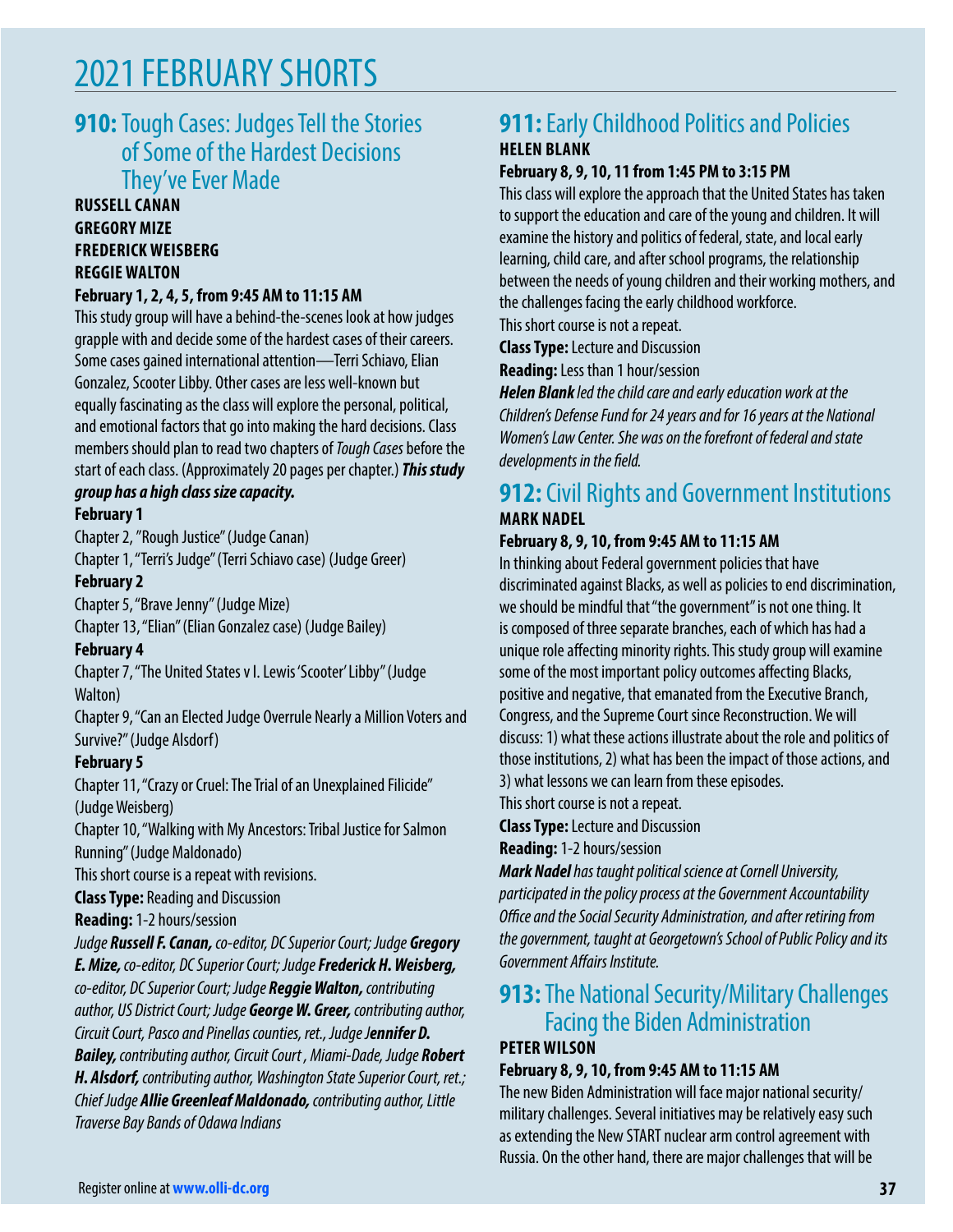far more daunting. They include the development of a near- and medium-term defense posture to deal with an assertive and revisionist China and Russia. Further, the Biden administration will have to design a disentanglement strategy for the Greater Middle East (GME) that acknowledges the rising military capacities of the major regional powers that include Turkey, Iran, Saudi Arabia, Egypt, and Israel. Protracted nuclear challenges loom in Northeast and South Asia.

This short course is not a repeat.

**Class Type:** Lecture and Discussion

**Reading:** 1-2 hours/session

*Peter A. Wilson is an adjunct senior national security analyst at the RAND Corporation. He had a decade-long teaching experience at the Security Studies Program at Georgetown University and at the Eisenhower School, the National Defense University.*

### **914: Reconstruction and Its Legacies:** The 13th, 14th, and 15th Amendments **DAVID POMERANTZ**

### **February 8, 9, 10, 11, 12 from 11:45 AM to 1:15 PM**

We will examine the era of Reconstruction, from the Emancipation Proclamation in 1863 to the withdrawal of Federal troops after the election of Rutherford Hayes in 1877. In this period, America tried to abolish slavery, renovate the citizenship and voting rights of freed African Americans, and reintegrate the 11 secessionist states and former Confederate soldiers and people. Reconstruction was largely overthrown in the 70 years of Black codes, Jim Crow laws, and segregation that followed; however, the 13th, 14th, and 15th amendments to the Constitution rank among the enduring legacies of the era. We will focus on how these amendments were understood when they were adopted and how they came to be interpreted today. This short course is not a repeat.

**Class Type:** Lecture and Discussion

#### **Reading:** No reading

*David Pomerantz taught political philosophy at SUNY Stony Brook in the early 1980s. He then worked for the House of Representatives for over 30 years, for the House Rules Committee, and then House Appropriations.*

## **915: Populism and the Presidency**

### **PENNY HANSEN**

#### **February 1, 2, 3, 4 from 1:45 PM to 3:15 PM**

Populism, a word used evermore frequently, has acquired a number of meanings for scholars and political analysts. While many definitions present various attributes of the issue, there is growing agreement that populism, no matter how defined, is a serous modern-day problem that poses escalating challenges to our basic concepts of democracy as never before. Based on the recently published book, *Presidents, Populism, and the Crisis of Democracy,*  by William Howell and Terry Moe, one school of thought points toward the surprising tactic of utilizing the executive branch over the Constitutionally preferred legislative branch to address the problem.

We will read the book and discuss the merits of the argument. This short course is not a repeat.

**Class Type:** Discussion

**Reading:** 1-2 hours/session

*Penelope Hansen directed numerous programs at the Environmental Protection Agency during its first 30 years and subsequently consulted on environmental issues around the world. She has focused her retirement on the study of the judicial system and conducts an everevolving OLLI course each semester on "Today's Supreme Court."*

## **916:** School and Community: A Challenging Partnership

### **MARTIN BLANK**

### **February 1, 2, 3, 4 from 9:45 AM to 11:15 AM**

Historically, schools have served as vital centers of American communities. As our society became more specialized, schools grew more isolated from the communities and the assets that communities can offer to support the education of our young people. This class will chronicle the ups and downs of the relationship of schools and their communities. It will focus in particular on the vision of the community school that emerged at the turn of the 20th century and is now key part of the effort to create schools that can help students learn and thrive. A thumbnail sketch of the governance structure of American public education will set the stage for the discussion of school and community relationships.

This short course is not a repeat.

**Class Type:** Lecture and Discussion

**Reading:** Less than 1 hour/session

*Martin Blank was the Founding Director of the Coalition for Community Schools and president of the Institute for Educational Leadership. A graduate of Columbia University and the Georgetown Law Center, Marty was a VISTA Volunteer in the Missouri Bootheel and senior staff at the nation's first African-American consulting firm.*

## **920:** Clear Thinking in the Age of Data Overload

## **RAY SQUITIERI**

### **February 1, 2, 3, 4 from 9:45 AM to 11:15 AM**

More than at any time in history, we are awash in data and information. Every day we are bombarded with assertions and recommendations claiming to be based on data—in news reports, commercial advertising, even at the doctor's office. How do we make sense of it all? Given the innate limitations on human processing ability, how do we avoid feeling overwhelmed? Given the distortions built into our perceptions and judgments, how do we steer clear of cognitive errors? This course will discuss how to spot irrelevant information and misleading claims, ultimately improving our ability to make rational choices in a challenging environment. This short course is not a repeat.

**Class Type:** Lecture and Discussion **Reading:** 1-2 hours/session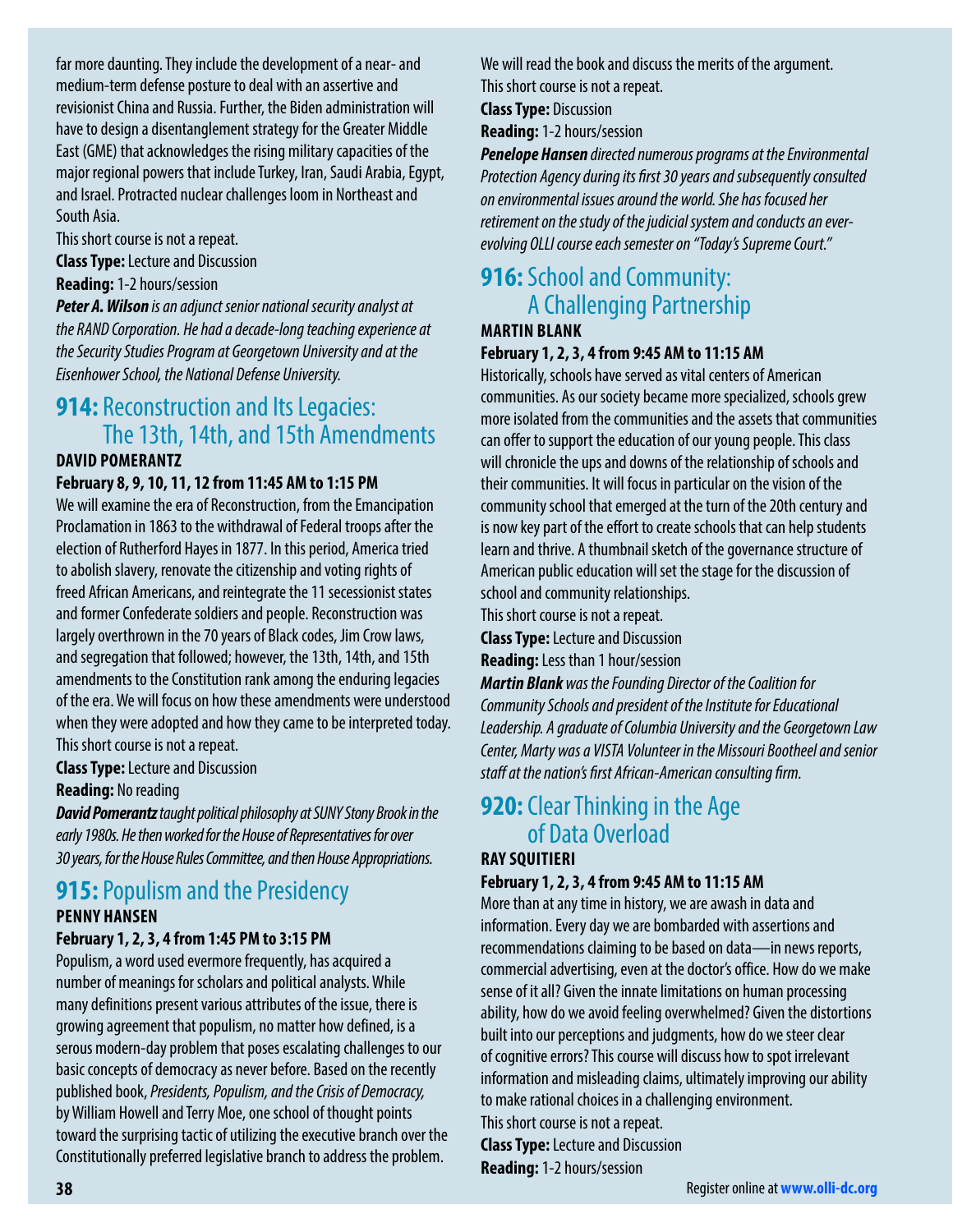*Ray Squitieri, a retired economist, is in his tenth year leading courses at OLLI; topics have included instrumental music, opera and art song, European history, Chinese history, economic history, linguistics, philanthropy, and acoustics.*

## **921:** The Future of ... Five Select Topics to Be Examined by the Experienced and Wise **LOIS NEUMAN**

### **February 8, 9, 10, 11, 12 from 1:45 PM to 3:15 PM**

In this session, topics of education, health/health care, transportation, election processes, and work will be examined from the perspectives of the session participants. Using the model of a topic per session, the Study Group Leader will provide session objectives; a basic foundation on which to build ideas, thoughts, opinions, and reactions; and the opportunity to share the outcome of  $60+$  years of life. The purpose is to sound out viewpoints and beliefs. The goal is to answer the question of how do participants with an amazing mix of life experiences analyze and evaluate life as it is and what do they see ahead. No right or wrong or in-depth analysis the intent is to have a robust discussion from multiple perspectives. This short course is not a repeat.

**Class Type:** Lecture and Discussion

### **Reading:** No reading

*Lois Neuman: Education: Higher Education Policy and Planning; Mental Health Nursing and Teaching. Worked: mental health, Nursing Professor and Department Chair, Research Assistant Baltimore (MD) Longitudinal Study on Aging. Speaker, author, review abstracts and grants. Was Chair of city Board of Supervisors of Elections, staff of county Board of Elections.*

### **922: Teaching About Communities KATHARINE KRAVETZ**

### **February 8, 9, 10, 11, 12 from 11:45 AM to 1:15 PM**

This course concerns what we should teach PreK-12 students about the basics of community life and how to engage in strengthening our communities.

**Day 1.** The building blocks of healthy communities: housing, infrastructure, food and health care, work, education

**Day 2.** Individualism and community. How are they in tension? How do they work together?

**Day 3.** The big players in our communities: local government, the private sector, the nonprofit sector, citizens

**Day 4.** What is a "good" citizen and how should citizens interact with their communities in a democracy?

**Day 5.** Pick your topic and present a community exercise in which a K-12 student can engage. Discuss as a group.

### *This study group has a high class size capacity.*

This short course is not a repeat.

**Class Type:** Lecture and Discussion

**Reading:** No reading

*Katharine Kravetz is an emerita faculty member at American University. She worked from 1991 until 2017 in AU's Washington* 

*Semester Program, where she developed the Transforming Communities and Public Policy seminar. She also served as Director of American University's study abroad program for four years. She has taught and written on the subjects of community and teaching about community. Before coming to the Washington Semester Program, Professor Kravetz taught in the Department of Justice, Law and Society in AU's School of Public Affairs, where she was awarded the Adjunct Faculty Teaching Award. She is by training a lawyer who practiced privately and as a staff attorney with the District of Columbia Public Defender Service. Professor Kravetz has a BA from Harvard University and a JD from Georgetown University.*

## **940:** Climate Change and Human Health **JEROME PAULSON**

### **February 1, 2, 3, 4 from 11:45 AM to 1:15 PM**

This course will describe some of the causes of climate change and explain its current and foreseeable effects on human health. Lifestyle changes for individuals that may mitigate some effects of climate change will be discussed, as well as the importance of policy changes to deal with the problem of climate change. Although climate change is usually discussed in environmental terms—polar bears, sea ice change, rising sea levels—this course will explore how this problem directly affects you, your family, and people around the world. Potential solutions will be discussed.

This short course is not a repeat.

**Class Type:** Lecture and Discussion

**Reading:** 1-2 hours/session

*Jerome A. Paulson, MD, FAAP is Emeritus Professor of Pediatrics and Emeritus Professor of Environmental and Occupational Health at the George Washington University Schools of Medicine and of Public Health. He created the American Academy of Pediatrics Program on Climate Change and Health.*

## **941:** Social Implications of Technology Innovations: An Overview and Examples **GUILLERMO WARLEY**

### **February 8, 9, 11, 12 from 1:45 PM to 3:15 PM**

We will explain and discuss the concepts of Technology and Innovation and frame some of the ethical dilemmas they present. The concepts of Artificial Intelligence and Deep Learning, and their presence in our lives, will be introduced in plain language, as well as their challenges, limitations, and the ethical concerns they bring about. The basic technology behind Autonomous Vehicles (self-driving cars) and Unmanned Aerial Vehicles (drones) will be explored. The potential future developments will be discussed. Emphasis will be on the unintended consequences of technology and its social implications, rather than detailed technical presentations. Aspects of the technology role in the COVID-19 pandemic will be presented. *This study group has a high class size capacity.* This short course is not a repeat. **Class Type:** Lecture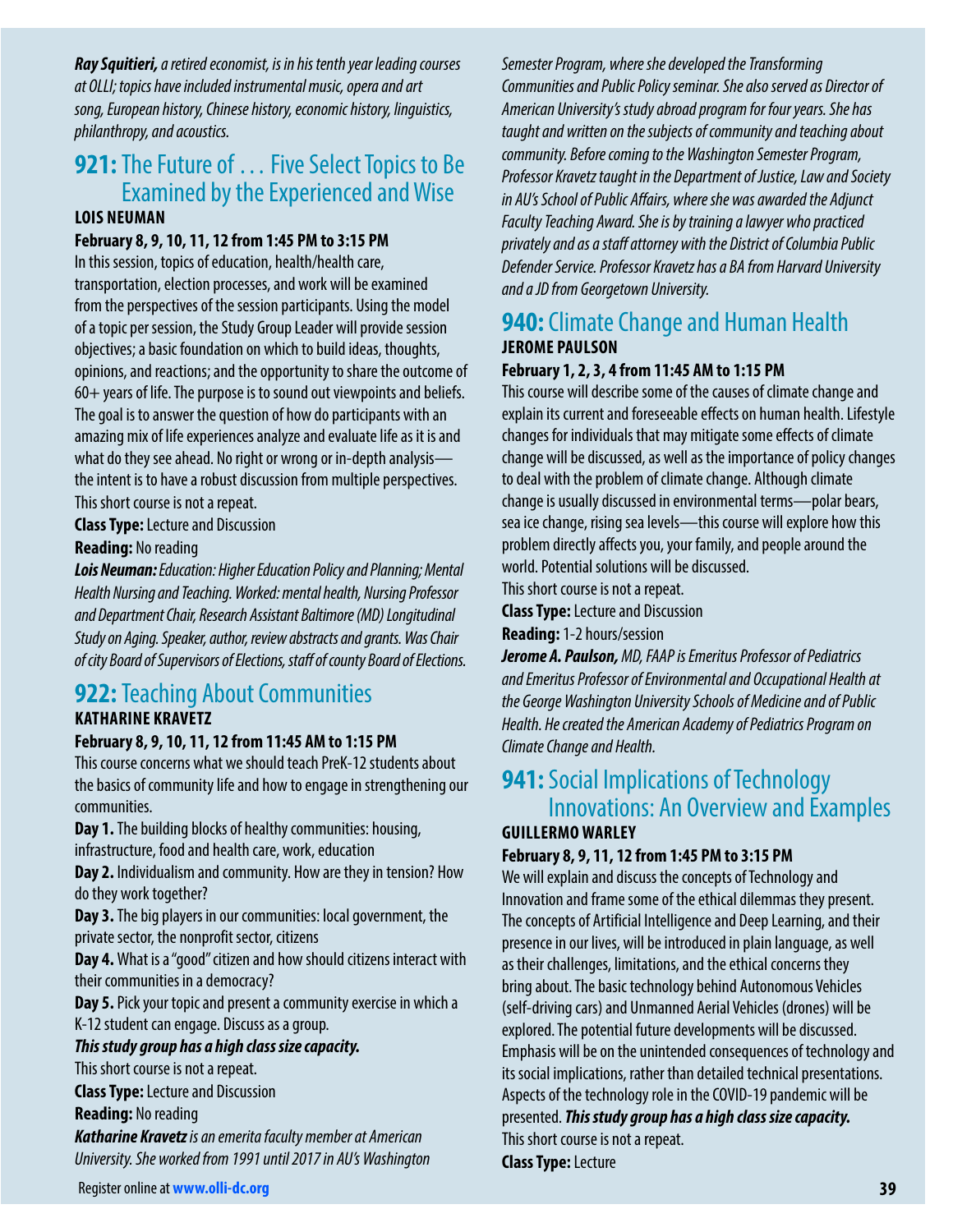### **Reading:** No reading

*Guillermo Warley is an Electrical Engineer with graduate degrees in electronics. He has 35 years of experience designing technology products and is a Senior Member of the IEEE, and the Society for the Social Implications of Technology. He has previously taught at other OLLIs as well as graduate and undergraduate classes at several US universities.*

## **942: Mathematics Elsewhere**

## **GRAHAM ATKINSON**

### **February 1, 2, 3, 4 from 11:45 AM to 1:15 PM**

We will discuss aspects of mathematics that were developed in four different cultures that were not influenced by Western mathematics. The lectures will cover: 1) Maya calendars and number system, 2) Wari and Inca khipus used for accounting and possibly other purposes, 3) Japanese temple geometry, and 4) Marshall Island stick charts for navigation. No mathematical knowledge is assumed or necessary. *This study group has a high class size capacity.* This short course is a repeat with revisions.

**Class Type:** Lecture

### **Reading:** No reading

*Graham Atkinson has a doctorate in mathematics from Oxford University and worked most of his career on applications of mathematics and statistics in health care. He has led OLLI study groups on the Maya language and culture.*

## **943:** Relativity

### **JACQUES READ**

### **February 1, 2, 3, 4 from 9:45 AM to 11:15 AM**

Isaac Newton's view of the universe was of a fixed space obeying all of Euclid's ancient propositions, in which clocks could be synchronized at any point desired by conveying a standard clock anywhere needed. When 19th-century experiments yielded results not explainable by Newton's laws, great efforts were taken by the best physicists of the time to save Newton's construction. This course will describe those efforts and the response by Albert Einstein in his Special Theory (1905) and General Theory of Relativity (1916), and discuss the consequences of those theories in the 21st century. *This study group* 

#### *has a high class size capacity.*

This short course is a repeat.

**Class Type:** Lecture and Discussion

**Reading:** No reading

*Jacques Read has taught at Fairleigh Dickinson University and the University of California, performed research at Oak Ridge and Lawrence Livermore National Laboratories, and been employed by the Atomic Energy Commission, the Nuclear Regulatory Commission, and the Department of Energy. He has been a study group leader since 2013. This study group has a high class size capacity.*

## **944:** The Basic Science of the Novel Coronavirus, SARS-CoV-2

### **ALBERT CHEH**

### **February 8, 9, 10, 11 from 11:45 AM to 1:15 PM**

This course will cover aspects of the molecular science of the SARS-CoV-2 coronavirus: basic biochemistry and structural biology; viral components and replication; viral transmission and inactivation; testing for virus and antibodies; vaccine and drug development, and viral sequence surveillance. No background in science is necessary. This short course is a repeat with revisions.

**Class Type:** Lecture and Discussion **Reading:** Less than 1 hour/session

*Albert Cheh has a BA in Chemistry from Columbia and a PhD in Biochemistry from the University of California at Berkeley. He joined* 

*AU Chemistry in 1980 and Environmental Science in 2009, retiring as Professor Emeritus in both departments in 2017. He has taught basic biochemistry to non-science students at AU.*

## **945: Physics of Spacetime**

### **ERIC KEARSLEY February 8, 9, 10, 11, 12 from 9:45 AM to 11:15 AM**

This Short will focus on Albert Einstein's revolutionary views about space and time. The first class will describe what was known about light at the end of the 19th century. That will be followed by two classes on special relativity and two classes on general relativity. These sessions will be as interactive as possible; questions and comments are encouraged. There is no math prerequisite; the goal is to provide a conceptual understanding of these exciting ideas and the consequences that follow. *This study group has a high class size capacity.*

This short course is not a repeat.

**Class Type:** Lecture and Discussion

**Reading:** No reading

*Eric Kearsley has a PhD in Radiation Physics from the University of Wisconsin. He is a retired US Navy Radiation Health Officer and a retired physics teacher from the Montgomery County Public Schools.*

## **946: Issues in Food Safety KENNETH HINGA**

### **February 1, 2, 3, 4, 5 from 11:45 AM to 1:15 PM**

We will look at food-borne pathogens such as salmonella, campylobacter, listeria, and toxigenic eColi and the sometimes controversial practices used to reduce risks. Other topics will include genetically engineered foods, hormones, and antibiotics used in food production. We will cover pesticide residues in foods, how residue standards are set, and organic foods. *This study group has a high class size capacity.*

This short course is not a repeat. **Class Type:** Lecture and Discussion **Reading:** No reading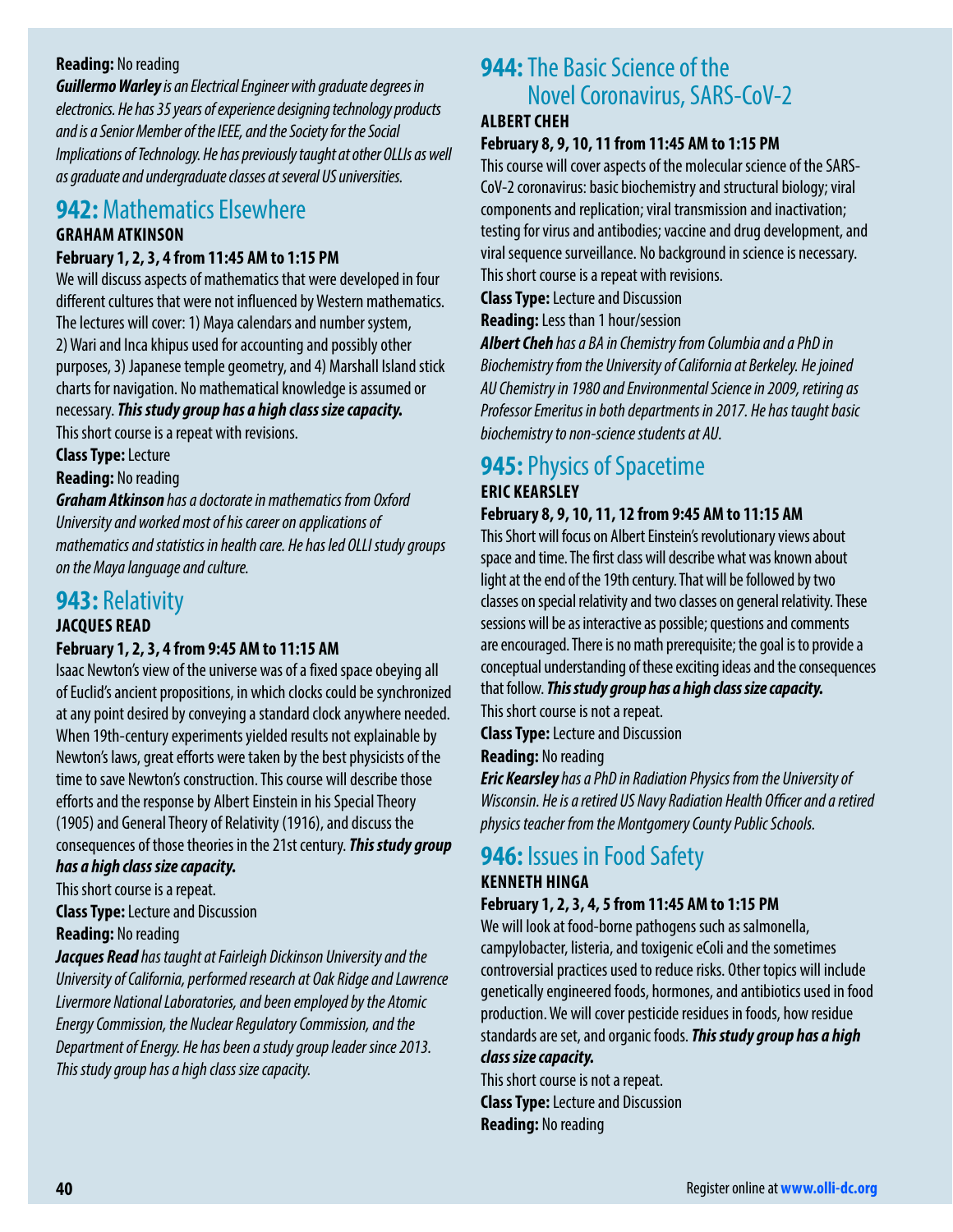*Kenneth Hinga is a retired oceanographer and environmental scientist. After a career in marine research, he was a science advisor for the USDA's Foreign Agricultural Service, dealing with agriculturalenvironmental issues and food safety.*

### **950:** Ancient Egyptian Art and Culture **MARGERY GORDON**

### **February 1, 2, 3, from 11:45 AM to 1:15 PM**

This Short will utilize slides and short videos to show how artists, craftsmen, and architects in ancient Egypt created art to give one a better understanding of Egyptian culture, religion, and values. Art of the dynasties will be shown and highlight major moments with each talk focusing on several themes: introduction of Egyptian dynasties, writing, pyramids, and pharaohs; overview of Egyptian gods and goddesses, mummification, every day life, and poetry; and discovery of tombs in Valley of the Kings from Tutankhamen to queens, female pharaohs, Rameses 2nd, and Black African rulers. *This study group* 

### *has a high class size capacity.*

This short course is a repeat with revisions.

**Class Type:** Lecture and Discussion

### **Reading:** No reading

*Margery Gordon served as educator at Smithsonian's American Art Museum and National Museum of Natural History. She worked with Egyptian collections and exhibits and ran workshops and talks throughout the US, Dominican Republic, and Yugoslavia. She taught at the Corcoran, Howard University, OLLI at AU, and other professional groups.*

## **951:** Voices of the Stars: Singers Who Dubbed for Movie Actors Who Couldn't

### **DANIEL MOSKOWITZ**

### **February 8, 9, 10, 11 from 1:45 PM to 3:15 PM**

Rita Hayworth, Vera-Ellen, Cyd Charisse, Debbie Reynolds, Leslie Caron, Rosalind Russell, Lucille Ball, Jeanne Crain, Rita Moreno, even Harry Belafonte—when they broke into song on the screen, often the voices on the sound track were not theirs. We will see lot of clips with examples of dubbing in the movies and spotlight the talents and careers of those you were hearing, why their contributions were kept secret, and how. When the identity of the dubbers was not a secret, it gave a boost to the careers of performers from Al Jolson to Marilyn Horne. *This study group has a high class size capacity.*

This short course is a repeat with revisions.

**Class Type:** Lecture and Discussion

### **Reading:** No reading

*Daniel B. Moskowitz has for many years been leading OLLI courses in various aspects of the American Songbook and popular music.*

## **952: A History of Porcelain:** From Ming to Meissen to Minton

## **KEITH LINDGREN**

### **February 1, 3, 5 from 1:45 PM to 3:15 PM**

Power Point presentation with examples from the presenter's personal collection. Starting with the invention of porcelain by the Chinese, the Middle East contribution of Cobalt pigment to Ming porcelain and the great Japanese porcelains catering to aristocratic collections in the 17th century followed Europeans opening trade routes bringing large quantities to Europe. Then, Meissen's discovery of the secret of hard paste porcelain led to a variety of European competitors making soft paste porcelain with decorative patterns copying Japanese as well as Ching and Meissen. Then the English get into the act at Chelsea and Worcester, and finally, bone china at Wedgewood and Minton set a standard that continues to this day. This short course is not a repeat.

**Class Type:** Lecture and Discussion

**Reading:** No reading

*Keith M. Lindgren is a retired cardiologist who has been collecting porcelain for 45 years.*

## **953:** Humor in Classical Music

## **DAN SHERMAN**

### **February 2, 4 from 9:45 AM to 11:15 AM**

Although some would say classical music is very serious, there is a great deal of humor in many works, including those written by the great composers. This course will explore the question of what makes something funny and show the many ways in which music can be funny, both in content and in performance. The instructor will offer many examples of humor from the classical repertoire, including presentations by Anna Russell and Professor Peter Schickele, along with excerpts from the country-western version of the Ring Cycle (no kidding!) *This study group has a high class size capacity.* This short course is not a repeat.

### **Class Type:** Lecture

### **Reading:** No reading

*Dan Sherman has taught several courses on musical theater and film musicals at OLLI, along with many other venues in the area. He holds his PhD in economics from Cornell and recently retired as Managing Director at the American Institutes for Research.*

## **961:** Dylan Thomas: Listening, Reading, **Contemplating**

### **RICHARD PALMER**

### **February 1, 2, 3, 4, 5, from 11:45 AM to 1:15 PM**

This short will exploit the Caedmon recordings of Thomas's fabulously mellifluous voice reading his poetry, and "A Child's Christmas in Wales" among other presentations. Members will be expected to trot out their favorite Dylan Thomas poems—and will be invited to recite them. Anyone who can and wishes to apply analytic exertions to the texts or Thomas's readings will be allowed to do so. We may discuss his life. This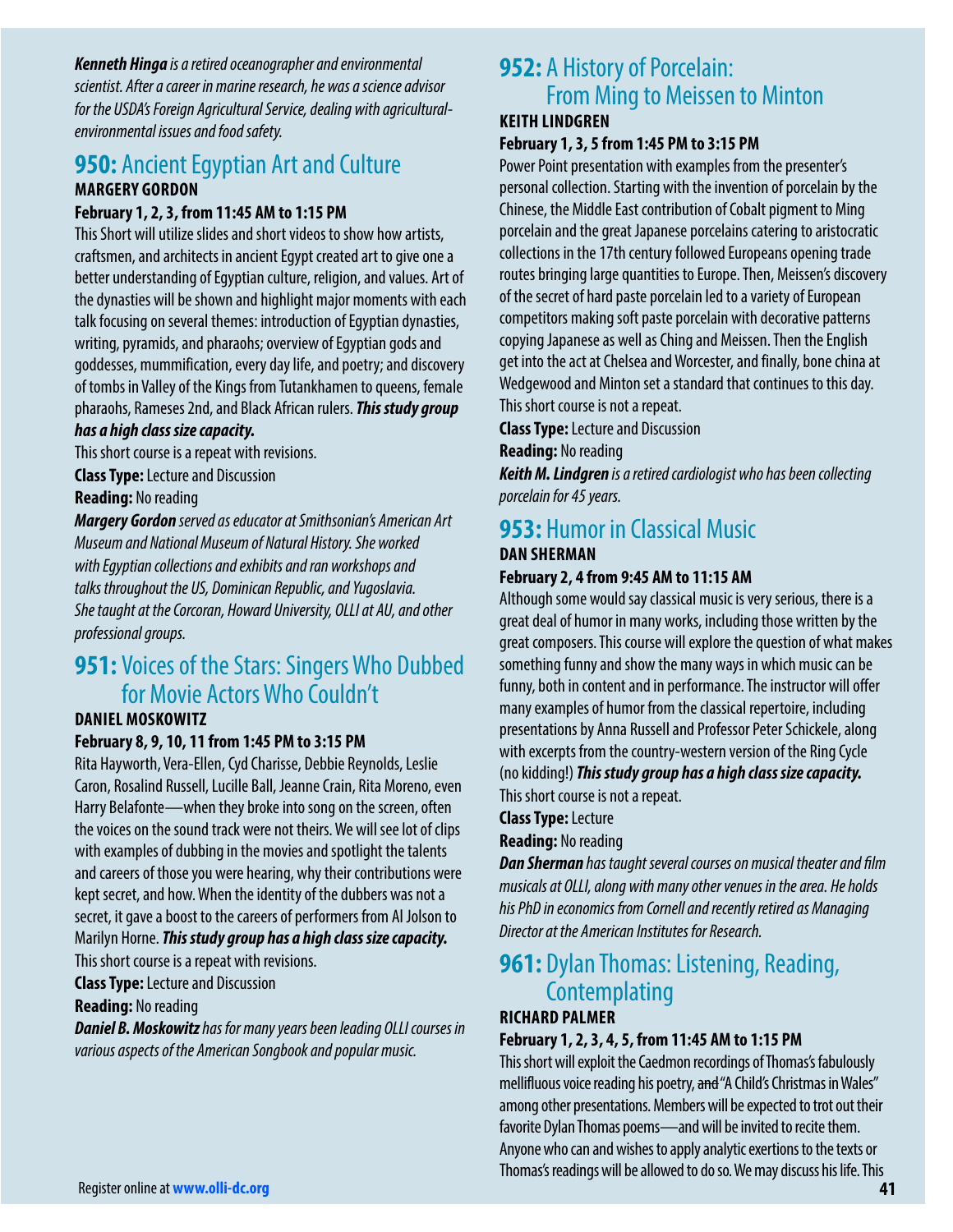is definitely a highly participatory—and hopefully relaxed—midwinter COVID-era course. *This study group has a high class size capacity.*

This short course is a repeat with revisions.

**Class Type:** Reading and Discussion

**Reading:** Less than 1 hour/session

*Richard R. Palmer is a retired Washington psychiatrist with an interest in language, literature, and drama; he has led several OLLI study groups in the past.*

## **962: Dickinson's Daughters**

### **ELEANOR HEGINBOTHAM**

### **February 1, 2, 3, 4 5 from 1:45 PM to 3:15 PM**

Emily Dickinson famously said that "Poets light but Lamps—." In the widening circumference of America's most notable American poets are four who wrote about Dickinson and whose own work reflects different aspects of the genius Dickinson. On each of the four days of this class, we will look at the work of Marianne Moore, Elizabeth Bishop, Adrienne Rich, and Sylvia Plath (with a coda given to recent laureate Tracy K. Smith) in the context of the poems and the life of Emily Dickinson as they—and we—try to understand her.

This short course is a repeat with revisions.

**Class Type:** Lecture and Discussion

**Reading:** Less than 1 hour/session

*Having "retired" from a lifetime of teaching in many countries, including a Fulbright in Hong Kong and ten years as Professor at Concordia, and publishing extensively about Emily Dickinson and other American writers, Eleanor Heginbotham has enjoyed the company of OLLI compatriots by SGL'ing many semesters for the past 15 years.*

## **963:** Reviewing *New York Times Book Review*

## **CARL WEICHEL BARBARA MOLDAUER**

### **February 1, 2, 3, 4 from 11:45 AM to 1:15 PM**

Since 1896, the weekly *New York Times Book Review* (NYTBR) has helped America's curious, general-interest readers stay informed about new books and numerous interesting topics. Over time, the book industry has evolved with self-publishing, audio books, digital formats, and now, radio podcasts. A beauty of NYTBR is how it selects 20-30 books from emerging and seasoned authors that are reviewed by freelance literary critics, novelists, and academics. A lure of the "Book Review Podcast" is host Pamela Paul's interviewing style that probes nuanced views from authors. During each class, we'll hear 2 podcasts, have volunteers summarize featured print reviews, then enjoy class conversations, and become knowledgeable with the current must-reads.

This short course is not a repeat.

**Class Type:** Reading and Discussion

**Reading:** Less than 1 hour/session

*Carl Weichel has held various positions over his career in marketing, design, and advertising in Australia, South Africa, Canada, and San* 

*Francisco, and continues to consult. Carl has led OLLI study groups on Political Polarization, The 1960s, Eastern Thought, and David Brooks' Writings.*

*Barbara Moldauer has worked as a speechwriter and scribe for energy, education, and labor organizations for audiences ranging from Congress to coal miners on issues running the gamut from aspirin to vouchers. Her specialty is conveying complex issues simply and memorably by marrying words and images for maximum effect. This is her first OLLI course.*

## **964:** Simone Weil On Tragedy: Lessons From a Poem and a Play

### **RONALD COLLINS**

### **February 9, 10, 11, 12 from 1:45 PM to 3:15 PM**

Towards the end of her life, the French philosopher and political activist Simone Weil (1909–43) was working on a tragedy, *Venice Saved.* The largely completed play was recently published in English for the first time. It explores the depths of Weil's thoughts on tragedy. *Venice Saved* is the story of a horrific evil abated, even though evil later demanded its murderous due. A city—its beauty, heritage, and citizens—survives thanks to the merciful actions of the lead character, Jaffier, who was part of a group of Spanish mercenaries who plotted to sack the city in 1618. Nonetheless, Jaffier's actions, noble as they are, trigger deadly consequences for his friends, the co-conspirators—consequences of the kind doled out by the Nazis, whose brutality was being exercised when Weil penned her play. Written with engaging style and imagination, the play cuts a wide dramatic and philosophic swath akin to something Albert Camus might have envisioned. The play was written in the light of Weil's 1940–1941 essay titled "The Iliad, or poem of Force." Central to an understanding of *Venice Saved* is Weil's notion of force, the idea that was the philosophical and psychological centerpiece of her powerful essay on the *Iliad*.

This short course is not a repeat.

**Class Type:** Lecture and Discussion

**Reading:** 1-2 hours/session

*Ronald Collins is the former Harold S. Shefelman Scholar at the University of Washington School of Law. His areas of specialty are jurisprudence and constitutional law. He has authored some eleven books including* The Death of Discourse *(1996),* The Judge: 26 Machiavellian Lessons *(2017)* Robotica: Speech Rights and Artificial Intelligence *(2018), and* People v. Ferlinghetti: The Fight to Publish Allen Ginsberg's HOWL *(2019). He is also the co-director of the History Book Festival. Last year he taught three classes at the Lewes Public Library on Simone Weil. His writings on Weil have appeared in the journal* Cahiers Simone Weil *and in the book* Simone Weil's Philosophy of Culture *(Cambridge University Press, 1993), and most recently in the* Los Angeles Review of Books *("On Simone and André Weil: An Exchange with Karen Olsson").*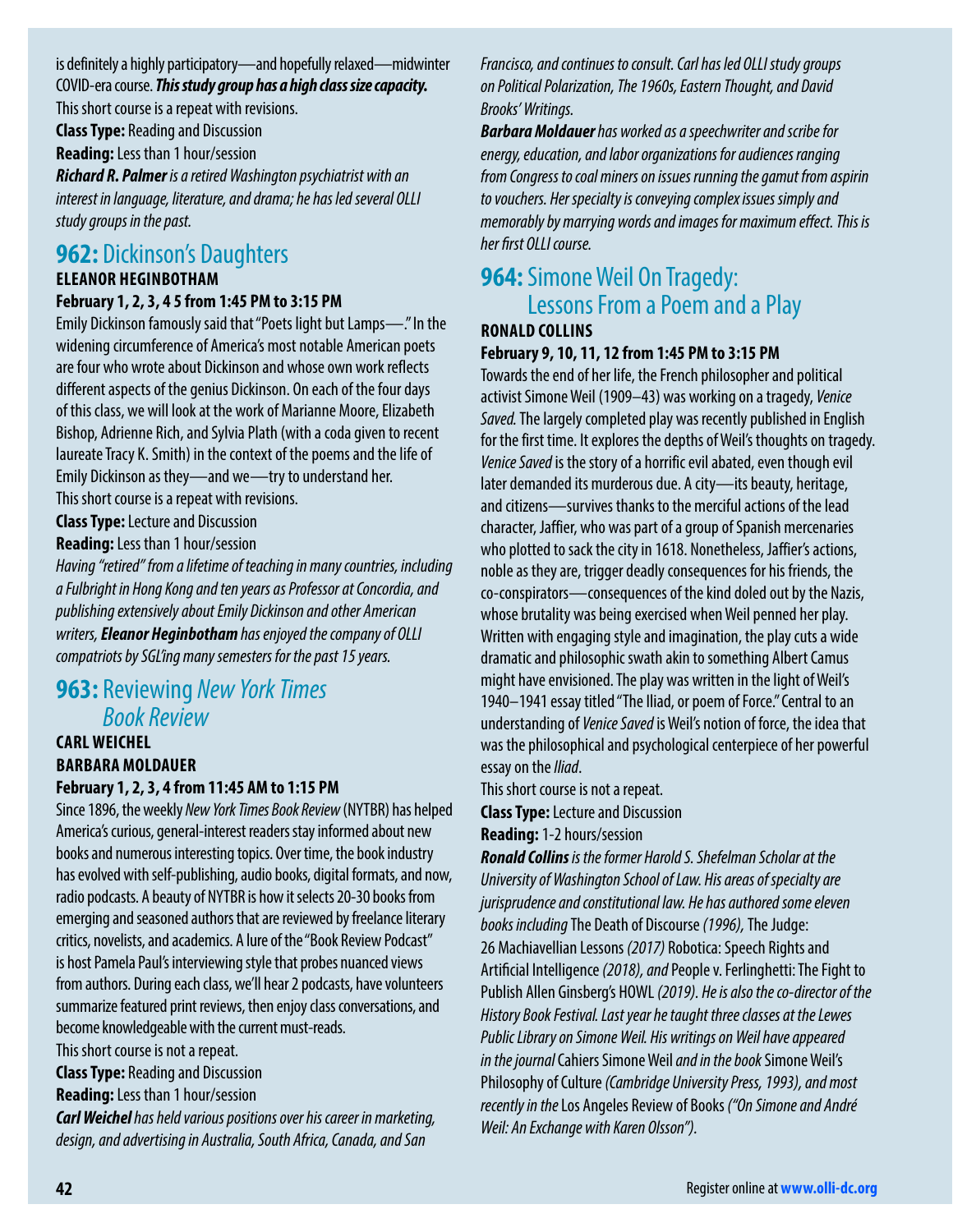## **965:** Sherlock Holmes: Books and Beyond

### **DAN SHERMAN**

### **February 1, 3 from 1:45 PM to 3:15 PM**

The game is afoot! Since being introduced to the world in 1887, Sherlock Holmes has populated countless short stories and novels and is the most portrayed character in film and television. An industry of Sherlockian scholarship exists that treats him as a real person. This course will first describe the writings of Arthur Conan Doyle and some of the adventures of Holmes and Watson written by others. It will then detail the long history of the pair on stage, film, and television. The multimedia class will present many great portrayals of Holmes and Watson, including the recent Sherlock series set in modern London. *This study group has a high class size capacity.*

This short course is not a repeat.

### **Class Type:** Lecture

### **Reading:** No reading

*Dan Sherman has taught several courses on musical theater and film musicals at OLLI, along with many other venues in the area. He holds his PhD in economics from Cornell and recently retired as Managing Director at the American Institutes for Research.*

## **966:** PDQ Joyce

### **ROBERT KOLODNEY**

### **February 1, 2, 3, 4, 5 from 1:45 PM to 3:15 PM**

We will discuss and read aloud an abridged version of *Ulysses* consisting of the script of highlights previously used in 2016 for an OLLI Bloomsday reading (attached to home page of website at [https://sites.google.com/site/bloomsdaybyolli/home/](https://sites.google.com/site/bloomsdaybyolli/home/bloomsday---2017) [bloomsday---2017\)](https://sites.google.com/site/bloomsdaybyolli/home/bloomsday---2017). Bloomsday is on June 16, the day that *Ulysses* took place that is celebrated as a holiday by James Joyce enthusiasts. The script represents about 12% of the book. We will coordinate the course with a celebration of Joyce's birthday on Tuesday, Feb. 2. This study group should provide a good introduction to *Ulysses* for those who have not read the book, and a varied selection of rich Joycean prose and an opportunity for discussion for partisans. *This study* 

### *group has a high class size capacity.*

This short course is not a repeat.

**Class Type:** Lecture and Discussion

**Reading:** Less than 1 hour/session

*Bob Kolodney is an angel investor and OLLI Study Group Leader, after having been (in reverse order): a serial entrepreneur, a manager, a consultant, a lawyer, and a graduate school teaching assistant (educated at Harvard/Columbia Law School/INSEAD).*

### **967:** Understanding Families Through Movies **KAREN GAIL LEWIS**

### **February 8, 9, 10, 11 from 11:45 AM to 1:15 PM**

We'll be studying the movie, *Eve's Bayou,* about a three generation middle class Creole family with two young daughters and a son. We'll look at the relationship between the parents and between the siblings; the vying of siblings for one parent; the role of grandmother. Most importantly, the role of secrets, the pressure to deny, the question who to believe. All this and more—including some second sight and voodoo. The movie is poignant, powerful, sad, and funny. Like real life, there's nothing exactly true. Class is discussion. Please view the movie before the first class.

This short course is not a repeat.

**Class Type:** Discussion

**Reading:** Reading prior to first session (See Description.) *Dr. Karen Gail Lewis has been a family therapist for more than four decades. She has published numerous books and articles about family relationships. She has taught at OLLI for over a decade.*

## **970:** The Spanish Inquisition and Expulsion of the Jews from Spain **JEFFREY GORSKY**

### **February 3, 4, 5 from 1:45 PM to 3:15 PM**

The Spanish Jews' troubles began in 1391, when a rogue priest, Ferrand Martinez, sparked riots in major Spanish cities with the slogan, "Convert or die." Mobs forced a third to a half of the Spanish Jews to convert to Catholicism, but the sincerity of their faith would be questioned. Over the following century, these new Christians or conversos, would repeatedly find themselves targeted as scapegoats by opponents of unpopular kings with whom the conversos were aligned. "Old" Christians would engage in rioting aimed at the new old ones, and the two sides would intermittently break out into open warfare. Ferdinand and Isabella, bent on reestablishing political stability to Spain, launched the Inquisition in Seville to determine if the conversos were still practicing Judaism, considered heresy punishable by being burned at the stake. Led by the Dominican friar Tomas de Torquemada, the Inquisitors used extreme methods, such as secret witnesses and torture, and spread the Inquisition to every major Spanish city. They imprisoned thousands of conversos, confiscated estates, and burned a thousand or more people at the stake. Arguing that the mere presence of a Jewish community undermined the conversos' Christian faith, Torquemada lobbied the Spanish crown to issue a decree expelling the Jews from that nation. The crown complied in 1492. By the end of that century, Jews were gone from the Iberian Peninsula, and a millennium of Jewish life in Spain had come to an end. *This study group has a high class size capacity.*

This short course is not a repeat.

**Class Type:** Lecture and Discussion

**Reading:** Less than 1 hour/session

*Jeffrey Gorsky is retired from the Department of State, where he worked as Vice-Consul in Bilbao, Spain, and as an Iberian Intelligence Analyst. He is Senior Counsel for a law firm that is nationally recognized in immigration law. He is the author of* Exiles in Sepharad: The Jewish Millennium in Spain.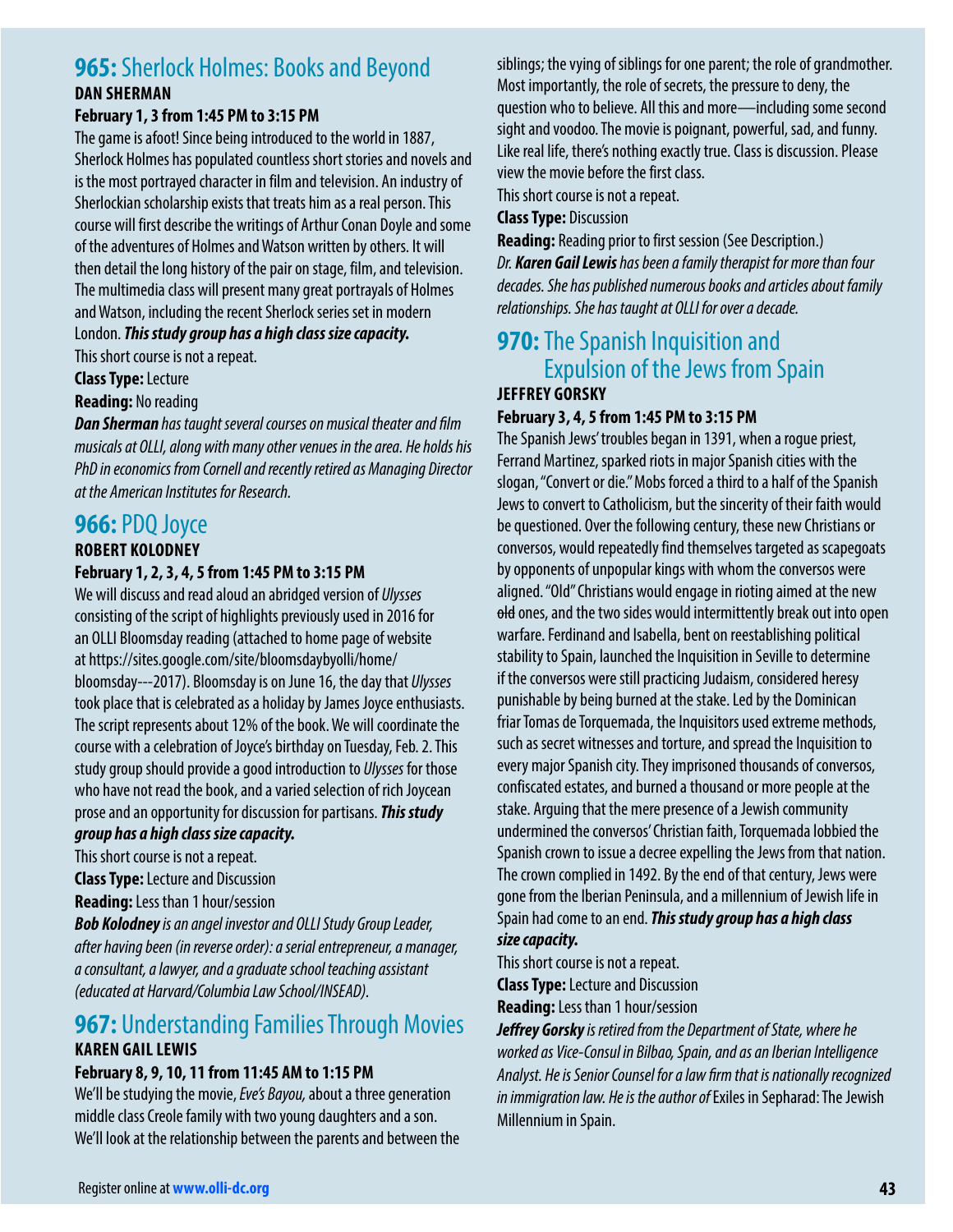## **971:** Machineries of Death

## **EDWARD INGEBRETSEN**

### **February 1, 2, 4, 5 from 9:45 AM to 11:15 AM**

Kids in cages at borders, collars, brands and branding, body scarification, clothing fetishes—pink triangles, stockades, slaughterhouses: These symbols and systems seem disparate, but they intertwine for an important discussion about rights and persons. This Short explores the origins of the Western colonial slave and the social structures evolved by which stigmatized persons (Jews, Africans, Muslims, others) became commodities—social, legal, and financial. Additionally, the class looks at the technologies of colonization of animals, which became the instruments for capturing, and domesticating, persons of color in New World slave factories—and which, later, were imported by Nazi regime into their 20th genocidal stockyards of death. The final meeting questions the "late emergence" of White Nationalism in the US. Beginning as early as Virginia racial laws in the 1700s, the formation of the White Race as a social category replaced "English" as a political marker to isolate Negro bond-slaves. The final session concludes with immigration in the US and its checkered history.

This short course is not a repeat.

**Class Type:** Lecture and Discussion

**Reading:** No reading

*Ed Ingebretsen is a Professor of English and Culture at Georgetown University. His PhD is from Duke. He writes on American culture, politics, sex, and gender. He is currently a District Leader for the Humane Society of the United States, and teaches Animal Studies at Georgetown University.*

## **972: Woodley and Its Residents**

## **ALLERTON KILBORNE**

### **February 8, 9, 10, 11**

This is a study group that looks at American history from 1776 to 1946 through the lens of a house that still stands atop a ridge overlooking the Federal Capital. Evan Thomas calls Woodley, "the greatest manor in Washington." Walter Isaacson describes it as a "house of great historic resonance ... home to more prominent Americans than any other private house in the country ... brought to life by the people presidents and statesmen, philosophers and financiers, generals and slaves—who lived there." During this February Short, micro and macro history will be joined within the walls of this Federal-style mansion. This short course is a repeat.

**Class Type:** Lecture and Discussion

**Reading:** Less than 1 hour/session

*Al Kilborne taught history for 40 years in NYC and DC. Beyond the classroom, he has lectured at Georgetown, the National Archives, local historical societies, and Politics & Prose, where he introduced his book,*  Woodley and Its Residents. *His education (Pomona, New York University, and Oxford) was interrupted by stints in Vietnam and the rodeo.*

## ASSIGNED BOOKS

**Only assigned books are listed below.** Other reading material will be available on the OLLI website or the SGL will email it to class members. Estimated hours of reading for each Short are listed with each Short.

**Books should be purchased AFTER the member receives the final class assignment letter.** Books will be available at Politics and Prose Bookstore. Order online at **[www.politics-prose.com](http://www.politics-prose.com)** or visit the store at 5015 Connecticut Ave. NW, Washington, DC. 202-364-1919.

### **910: Tough Cases: Judges Tell the Stories of Some of the Hardest Decisions They've Ever Made**

Reading: 1-2 hours/session

Canan, Mize, Weisberg, Walton, *Tough Cases: Judges Tell the Stories of Some of the Hardest Decisions They've Ever Made.* Date Unknown, ISBN: Unknown.

### **915: Populism and the Presidency**

Reading: 1-2 hours/session William G. Howell and Terry M. Moe, *Presidents, Populism, & the Crisis of Democracy.* University of Chicago Press, 2020, ISBN: 13:978-0-226-76317-0.

### **962: Dickinson's Daughters**

Reading: Less than 1 hour/session Ralph Franklin, editor, *The Poems of Emily Dickinson.* Reading Edition. Belknap Press, Date Unknown, ISBN: 0-674-67624-6.

### **964: Simone Weil On Tragedy: Lessons From a Poem and a Play**

Reading: 1-2 hours/session Simone Weil, "The Iliad, or Poem of Force." Available for free via Chicago Review: http://biblio3.url.edu.gt/SinParedes/08/ Weil-Poem-LM.pdf Simone Weil, *Venice Saved.* Bloomsbury Academic, 2019, ISBN: 978-1350043909.

### **966: PDQ Joyce**

Reading: Less than 1 hour/session James Joyce, *Ulysses*: Abridgment to be furnished by Study Group Leader. Shakespeare and Company, 1922, ISBN: Unknown.

### **970: The Spanish Inquisition and Expulsion of the Jews from Spain**

Reading: Less than 1 hour/session Jeffrey Gorsky, *Exiles in Sepharad: The Jewish Millennium in Spain.*  The Jewish Publication Society, ISBN: 978-0827612518.

### **972: Woodley and Its Residents**

Reading: Less than 1 hour/session

Al Kilborne with a foreword by Walter Isaacson, *Woodley and its Residents.* Arcadia Publishing, 2008, ISBN: 978-0-7385-5315-3.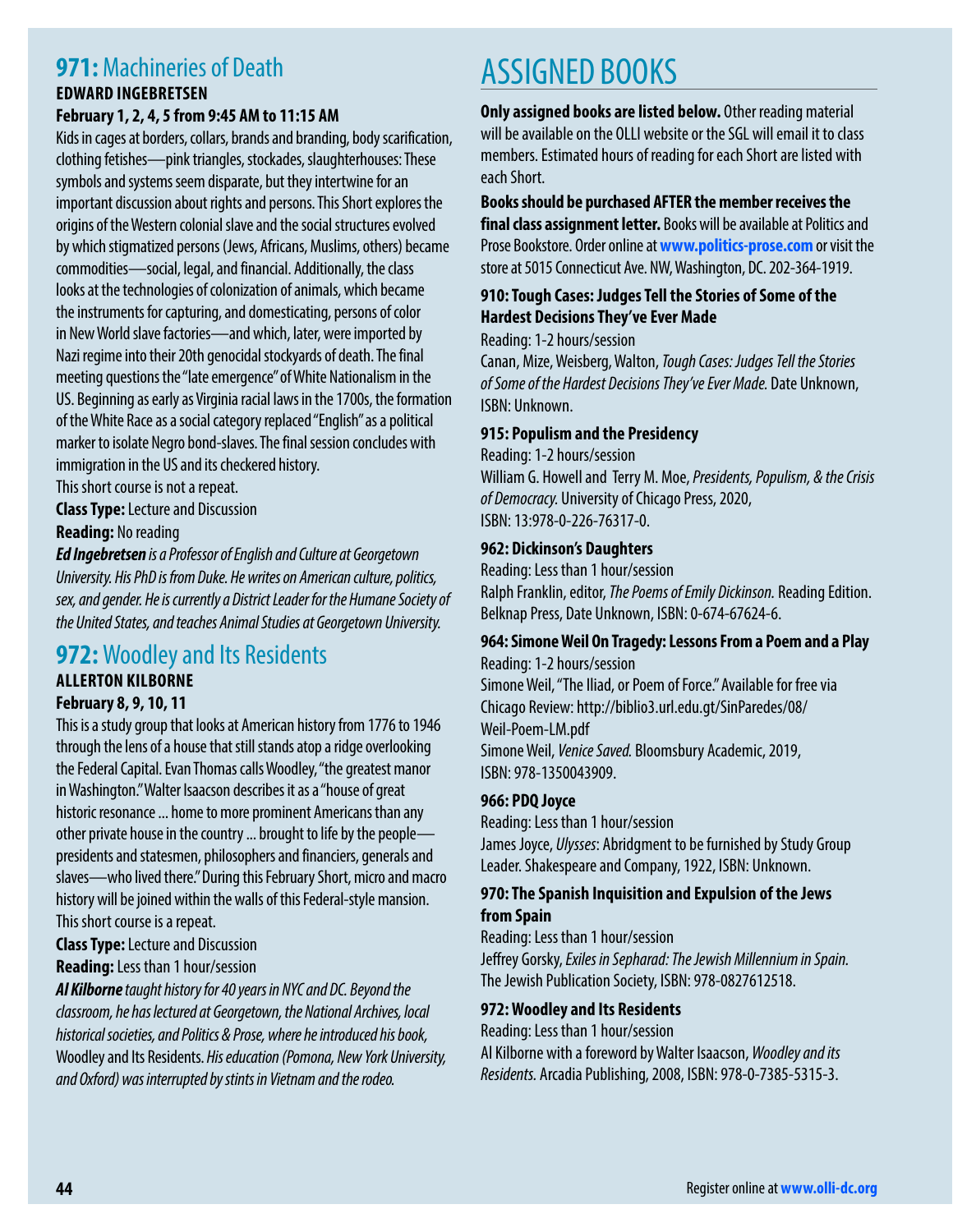# OLLI AT AU REGISTRATION FORM

## **2021 FEBRUARY SHORTS: MONDAY, FEB. 1 – FRIDAY, FEB. 12**

4400 Massachusetts Ave. NW • Washington, DC 20016 Phone 202.895.4860 | Email: **[OLLI@american.edu](mailto:OLLI@american.edu)** | website: **[www.OLLI-DC.org](http://www.OLLI-DC.org)** **Register for FEBRUARY SHORTS by 8:00 AM, Thurs., Jan. 14, 2021 to be included in the Lottery**

### **Please complete all parts of the registration form or register online at [www.OLLI-DC.org](http://www.OLLI-DC.org).**

| <b>CONTACT INFORMATION</b> |  |
|----------------------------|--|
|                            |  |

| HOME PHONE NUMBER $   \    \    -          \    -   $             | CELL PHONE NUMBER          -         -           |  |
|-------------------------------------------------------------------|--------------------------------------------------|--|
|                                                                   | RELATIONSHIP TO EMERGENCY CONTACT <b>CONTACT</b> |  |
| EMERGENCY CONTACT PHONE NUMBER      <br>$\sim$<br>$\vert - \vert$ |                                                  |  |
|                                                                   |                                                  |  |

### **REGISTER FOR SHORTS**

- **1. SELECT whether you want to register for 1, 2, or 3 shorts.** Check only one box:  $\Box$  1  $\Box$  2  $\Box$  3
- **2. List up to 6 shorts in priority order.**

### **SHORT NUMBER SHORT NAME**

| $\frac{2}{2}$                                                                                                                                                                                                                     |
|-----------------------------------------------------------------------------------------------------------------------------------------------------------------------------------------------------------------------------------|
|                                                                                                                                                                                                                                   |
|                                                                                                                                                                                                                                   |
|                                                                                                                                                                                                                                   |
| $\frac{1}{2}$ . The contract of the contract of the contract of the contract of the contract of the contract of the contract of the contract of the contract of the contract of the contract of the contract of the contract of t |
|                                                                                                                                                                                                                                   |

## **PAYMENTS**

Please make checks payable to OLLI. Payment must accompany registration or register with a credit card online at: **[www.OLLI-DC.org](http://www.OLLI-DC.org)**. Financial assistance is available. Contact the OLLI office for information.

\$\_\_\_\_\_\_\_ **\$75**: *February 2021 Shorts Membership Fee*

The \$75 registration fee entitles you to take up to three Shorts.

\$\_\_\_\_\_\_\_ **\$67**: *February 2021 Shorts Membership Fee with AU 10% discount*

(Alum or alum spouse/current staff or spouse/current or emeriti faculty or spouse. The names of members using the AU discount is shared with the AU Alumni Office for data-tracking purposes only.)

**See reverse side for name and image releases.**